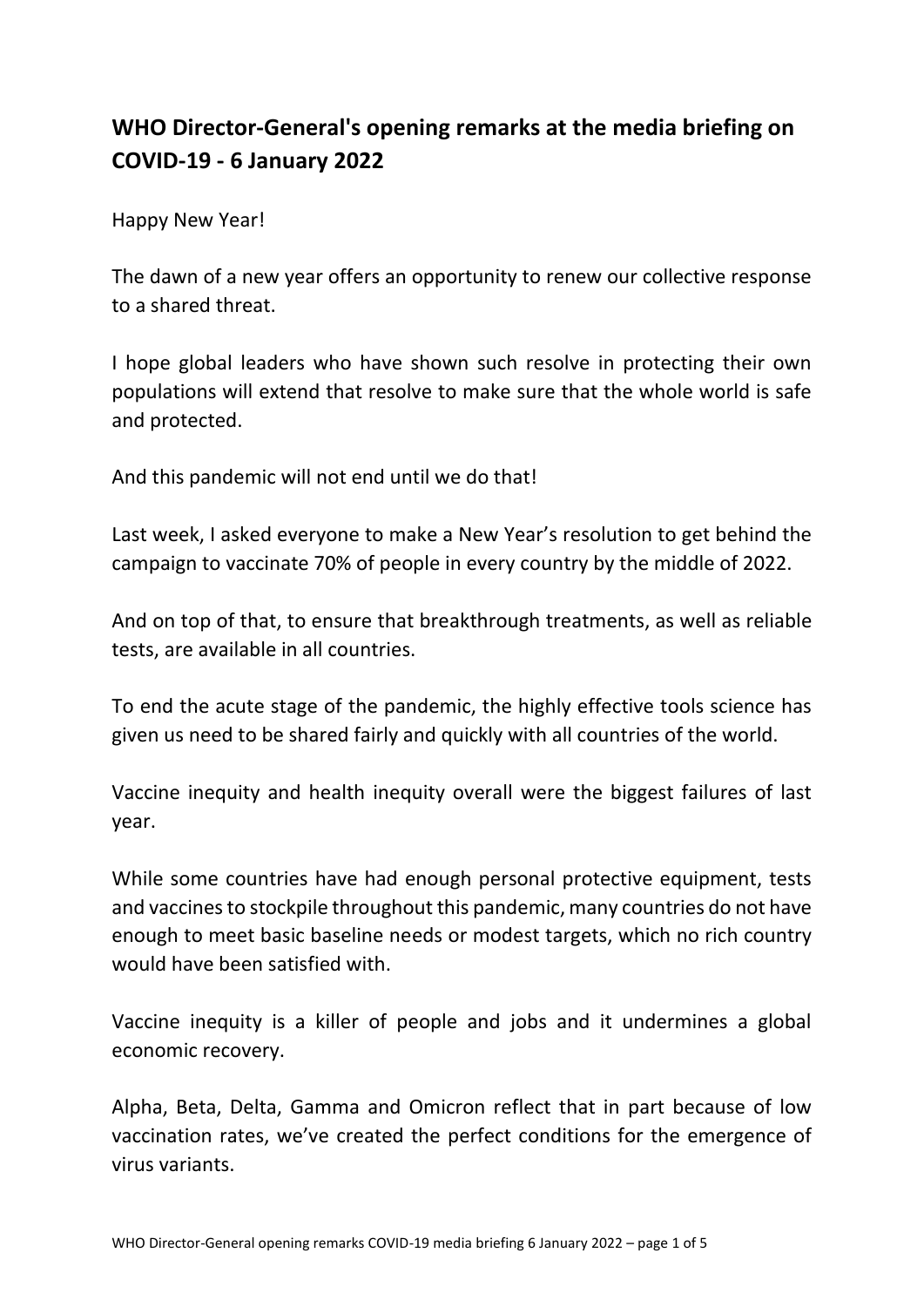Last week, the highest number of COVID-19 cases were reported so far in the pandemic.

And we know, for certain, that this is an underestimate of cases because reported numbers do not reflect the backlog of testing around the holidays, the number of positive self-tests not registered, and burdened surveillance systems that miss cases around the word.

While Omicron does appear to be less severe compared to Delta, especially in those vaccinated, it does not mean it should be categorized as 'mild'.

Just like previous variants; Omicron is hospitalizing people and it is killing people.

In fact, the tsunami of cases is so huge and quick, that it is overwhelming health systems around the world.

Hospitals are becoming overcrowded and understaffed, which further results in preventable deaths from not only COVID-19 but other diseases and injuries where patients cannot receive timely care.

First-generation vaccines may not stop all infections and transmission but they remain highly effective in reducing hospitalization and death from this virus.

So as well as vaccination, public health social measures, including the wearing of well-fitting masks, distancing, avoiding crowds and improving and investing in ventilation are important for limiting transmission.

At the current pace of vaccine rollout, 109 countries would miss out on fully vaccinating 70% of their populations by the start of July 2022.

The essence of the disparity is that some countries are moving toward vaccinating citizens a fourth time, while others haven't even had enough regular supply to vaccinate their health workers and those at most risk.

Booster after booster in a small number of countries will not end a pandemic while billions remain completely unprotected.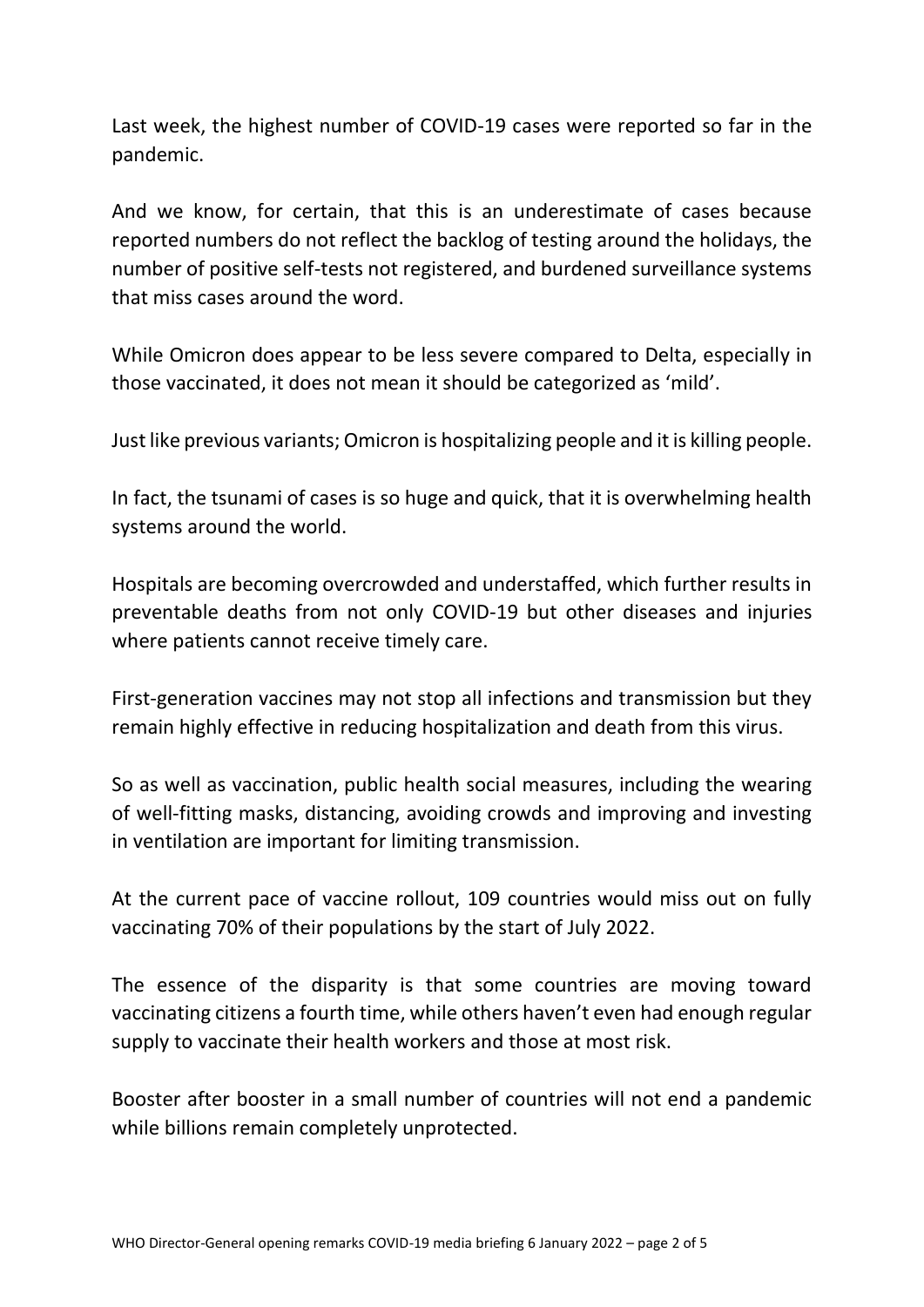But we can and must turn it around. In the short-term we can end the acute stage of this pandemic while preparing now for future ones.

First, we must effectively share the vaccines that are being produced.

Throughout most of 2021 this was not the case but toward the end, supply increased.

Now it's crucial that manufacturers and dose-donating countries share delivery timings ahead of time so that countries have adequate preparation to roll them out effectively.

Second, let's take a 'never again' approach to pandemic preparedness and vaccine manufacturing so that as soon as the next generation of COVID-19 vaccines become available, they are produced equitably and countries don't have to beg for scarce resources.

A few countries have provided a blueprint for how high-quality vaccines and other health tools can be mass produced quickly and distributed effectively. And now we need to build on it.

WHO will continue to invest in vaccine manufacturing hubs and work with any and all manufacturers who are willing to share know-how, technology and licenses.

I'm encouraged by some of the vaccines currently going through trial where innovators have already committed to waiving patents and sharing licenses, technology and know-how.

It reminds me of how Jonas Salk did not patent his polio vaccine and in doing so saved millions of children from the disease.

Let's also invest and build the public health and health systems we need with strong surveillance, adequate testing, a strengthened, supported and protected health workforce, and an empowered, engaged and enabled global population.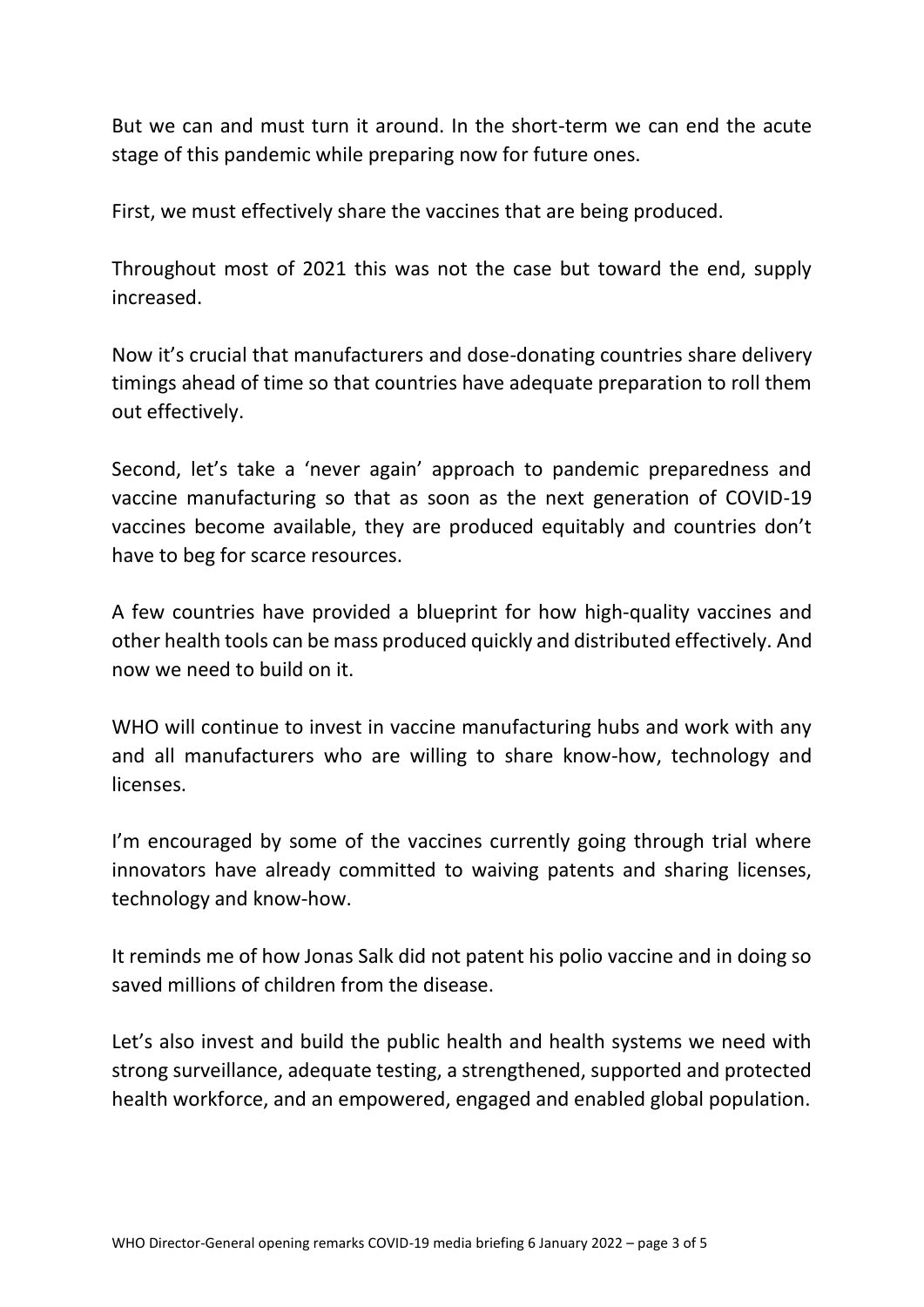And finally, I call on citizens of the world, including civil society, scientists, business leaders, economists and teachers to demand that governments and pharmaceutical companies to share health tools globally and bring an end to the death and destruction of this pandemic.

We need vaccine equity, treatment equity, test equity and health equity and we need your voices to drive that change.

Equity, equity, equity.

No place is this message of equity more true than in countries or regions dealing with humanitarian crises and conflict zones.

In these areas, tackling the pandemic, as well as keeping health services on track is extremely challenging.

The base requirement for lifesaving intervention is humanitarian access.

And we are on the ground in every humanitarian crisis and in all instances have found ways to reach populations with aid and supplies.

For example, in Afghanistan, until recently, over three quarters of health facilities reported stock-outs of essential medicines and there was a threat to sustaining health workers in their posts.

But as of December, over 2,300 health facilities had received new supplies and 25,000 health workers have been paid ensuring the functionality of 96% of the health system through a joint WHO-UNICEF effort.

In Ethiopia, WHO was able to dispatch 14 metric tonnes of medical supplies to Afar and 70 metric tonnes to Amhara in December.

In Tigray, WHO has not been permitted to deliver medical supplies since mid-July of last year.